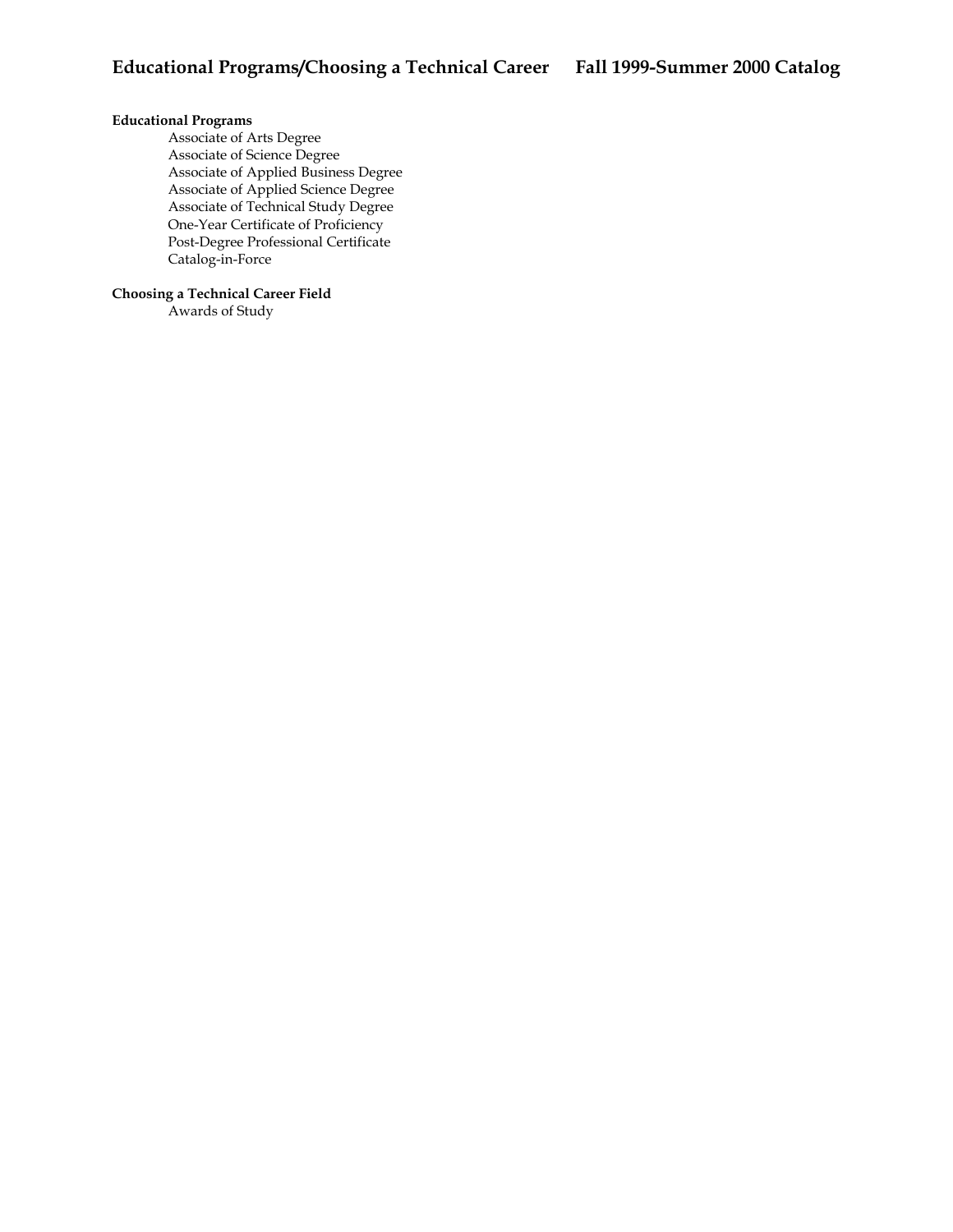#### **Associate of Arts Degree\***

The Arts and Sciences curriculum includes a range of course offerings in liberal arts and sciences for all students at the College. Students may enroll in a sequence of courses to earn either the associate of arts degree or the associate of science degree.

Study in the arts and sciences is the classic approach for preparing oneself for life and its many challenges with a broad education founded in history, literature, social sciences and physical sciences. For those students who wish to continue their studies toward the completion of a four-year degree after leaving Cuyahoga Community college, it will be necessary to plan a program that provides for eventual transfer of credits to a baccalaureate degree-granting college or university.

A large number of CCC students plan programs that will transfer to four-year colleges and universities by enrolling in what is usually referred to as the Transfer, or University Parallel, curriculum. This course work is the equivalent of the courses offered during the first two years at a four-year institution. Information about planning a program to transfer to a university is provided in the Planning Your Transfer Program at CCC section of this Catalog.

Degree candidates at Cuyahoga Community College must be in good standing. An associate of arts degree will be granted to the student completing the following requirements:

### **General Graduation Requirements**

- The satisfactory completion of no fewer than 62 semester credit hours.
- The completion of no fewer than 20 of the 62 credit hours while in attendance at Cuyahoga Community College.
- The accumulation of a minimum grade point average of "C" or better (2.0) for all courses completed.

#### **I. Specific Graduation Requirements**

A. Minimum competence in communication skills by completing the following sequence:

ENG-1010, College Composition I ENG-1020, College Composition II AND EITHER SPCH-1000, Fundamentals of Interpersonal Communication OR SPCH-1010, Fundamentals of Speech Communication

B. Minimum competence in the social sciences by completing one of the following sequences:

1. HIST-1010, History of Civilization I HIST-1020, History of Civilization II

2. HIST-1510, United States History to 1877 HIST-1520, United States History since 1877

3. Two of the following: HIST-1700, History of Africa HIST-1710, African-American History to 1877 HIST-1720, African-American History 1877 to Present

4. Political Science (any two courses)

5. SOC-1010, Introductory Sociology AND one additional course selected from either sociology or anthropology

6. ANTH-1010, Cultural Anthropology AND one additional course selected from either anthropology or sociology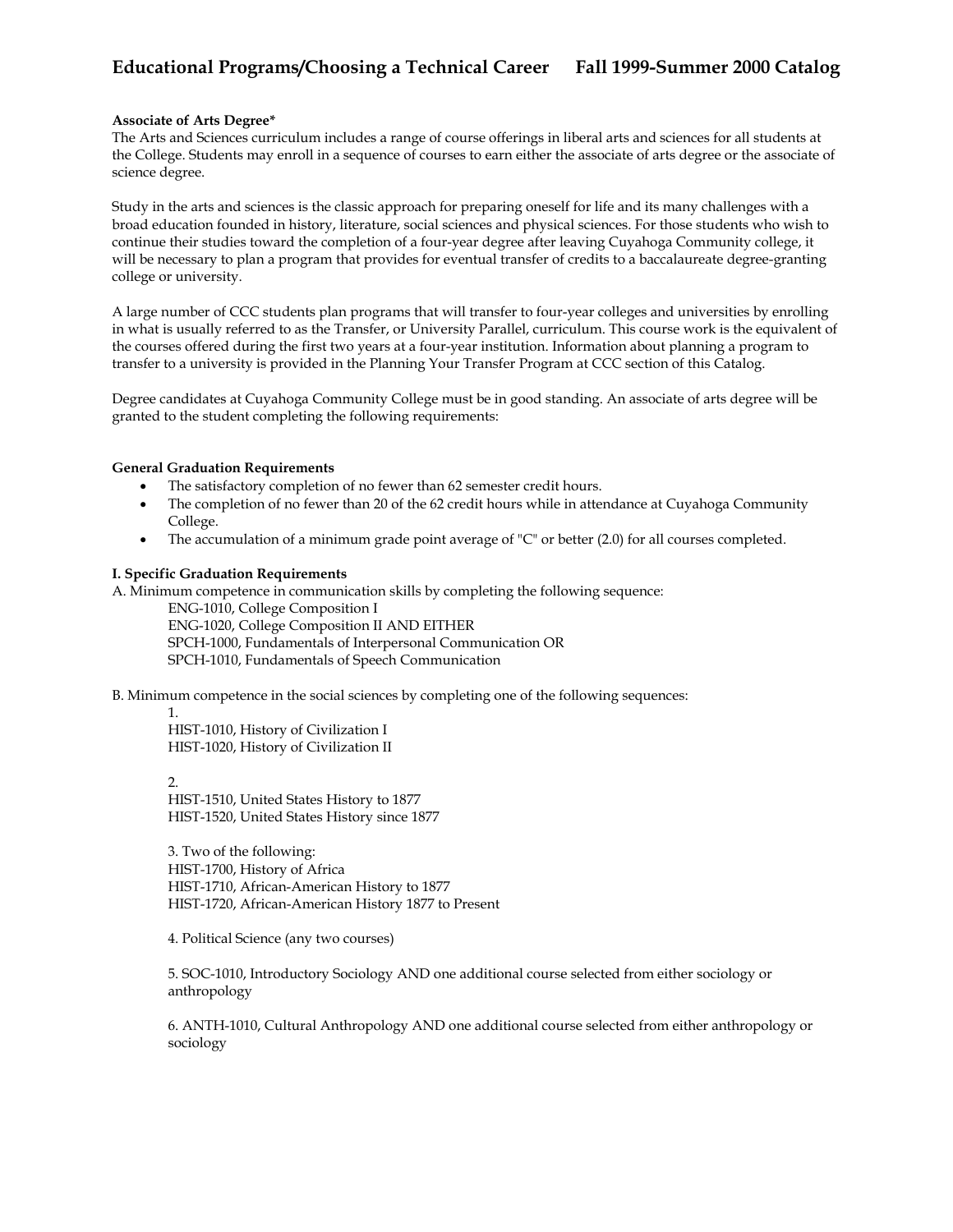## **Associate of Arts Degree\***

7. Two of the following (a, b, c):

a. ANTH-1010, Cultural Anthropology or SOC-1010, Introductory Sociology

b. ECON-1610, Principles of Macroeconomics

c. POL-1010, American National Government

C. Minimum competence in mathematics by completing one of the following:

1. Successful completion of a three (3) semester credit hour mathematics course numbered 1060 or higher (NOTE: MATH-1140 and 1800/2800 may not be used to satisfy this requirement).

2. Achievement of 80 percent or higher on the Collegewide Mathematics Proficiency Examination

D. Minimum competency in the natural sciences by completing one of the following lab sciences:

- 1. BIO-1040/BIO-104L, The Cell and DNA/Laboratory
- 2. BIO-1050/BIO-105L, Human Body/Laboratory

3. Any laboratory science course

E. Minimum competence in the humanities by completing any course in the humanities areas listed below:

Art Dance English (2000-level course) Foreign Languages Humanities Journalism and Mass Communications Music Philosophy Religious Studies Speech Communication Theater Arts

### **II. Elective Graduation Requirements\*\***

Courses taken for Specific Graduation Requirements cannot count toward fulfilling Elective Graduation Requirements.

A. Mathematics and Natural Sciences- No fewer than a total of three (3) semester credit hours from the natural sciences or mathematics areas listed below:

1. Biology Chemistry Earth Science Physical Science Physics

2. Mathematics (numbered 1060 or higher)

B. Humanities- No fewer than eight (8) semester credit hours selected from the humanities areas listed below:

Art Dance English (2000-level course) Foreign Languages Humanities Journalism and Mass Communications Music Philosophy Religious Studies Speech Communication Theater Arts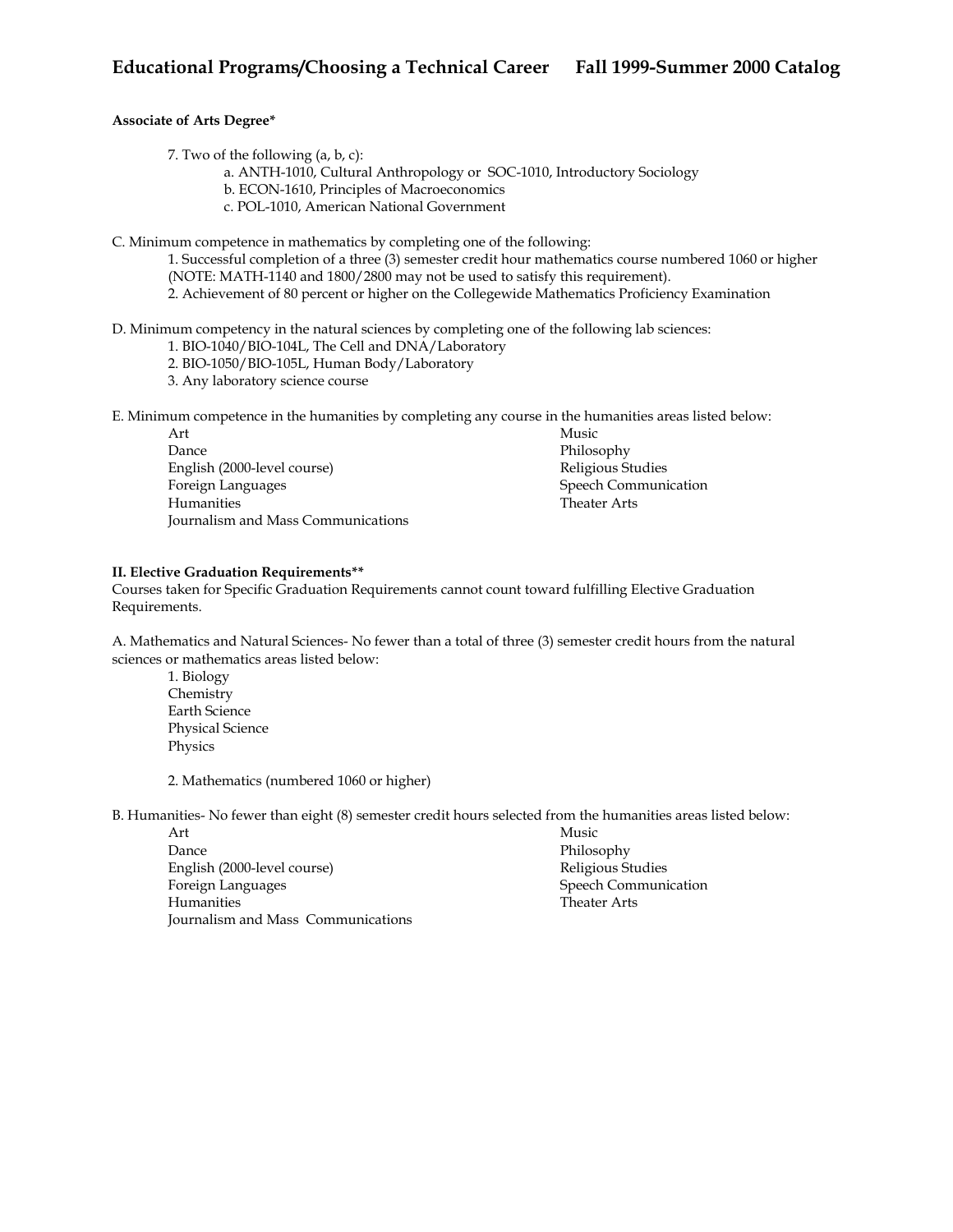## **Associate of Arts Degree\***

C. Social Sciences- No fewer than four (4) semester credit hours selected from the areas of the social sciences listed below:

| Anthropology | <b>Political Science</b> |
|--------------|--------------------------|
| Economics    | Psychology               |
| Education    | Social Science           |
| Geography    | Sociology                |
| History      | Urban Studies            |

## **III. Health and Physical Education Requirements**

Minimum competence in the health or physical education areas as verified by completing one of the following:

- A. HLTH-1100, Personal Health Education
- B. Two credit hours in physical education

#### **IV. Program Requirements\*\***

Satisfactory completion of the requirements of the Associate of Arts Degree program chosen by the candidate.

\* Six semester hours in English literature and composition, 10 semester hours in Social and Behavioral Sciences, 10 semester hours in Natural Sciences/Mathematics, and 10 semester hours in Humanities must be fulfilled.

\*\*Special Topics courses may not be used to meet Specific Graduation Requirements. Further, Special Topics course credits may be applied to the Elective, Physical Education, and/or Program Graduation Requirements ONLY.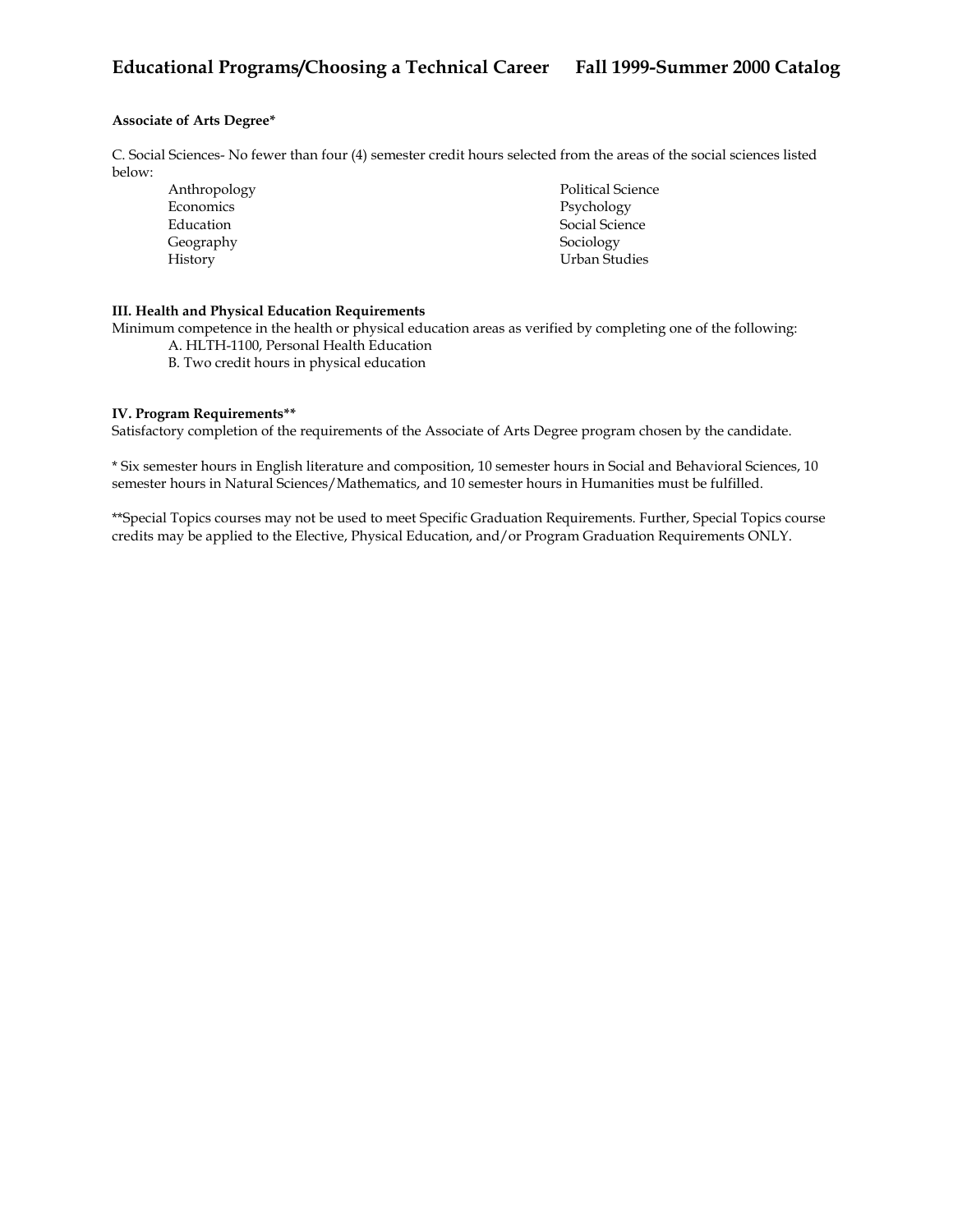### **Associate of Science Degree\***

Degree candidates at Cuyahoga Community College must be in good standing. An Associate of Science Degree will be granted to the student completing the following requirements:

### **General Graduation Requirements**

- The satisfactory completion of no fewer than 62 semester credit hours.
- The completion of no fewer than 20 of the 62 credit hours while in attendance at Cuyahoga Community College.
- The accumulation of a minimum grade point average of "C" or better (2.0) for all courses completed.

### **I. Specific Graduation Requirements**

1.

A. Minimum competence in communication skills by completing the following sequence: ENG-1010, College Composition I ENG-1020, College Composition II AND EITHER SPCH-1000, Fundamentals of Interpersonal Communication OR SPCH-1010, Fundamentals of Speech Communication

B. Minimum competence in the social sciences by completing one of the following sequences:

HIST-1010, History of Civilization I HIST-1020, History of Civilization II

2. HIST-1510, United States History to 1877 HIST-1520, United States History since 1877

3. Two of the following: HIST-1700, History of Africa HIST-1710, African-American History to 1877 HIST-1720, African-American History 1877 to Present

4. Political Science (any two courses)

5. SOC-1010, Introductory Sociology AND one additional course selected from either sociology or anthropology

6. ANTH-1010, Cultural Anthropology AND one additional course selected from either anthropology or sociology

7. Two of the following (a, b, c):

a. ANTH-1010, Cultural Anthropology or SOC-1010, Introductory Sociology

- b. ECON-1610, Principles of Macroeconomics
- c. POL-1010, American National Government

C. Minimum competence in mathematics by completing one of the following sequences:

1. MATH-1580, Precalculus; MATH-1610, Calculus I

2. MATH-1510, Trigonometry; MATH-1520, College Algebra; MATH-1610, Calculus I

3. MATH-1360, Technical Mathematics II; MATH-1610, Calculus I

4. MATH-1410, Elementary Probability and Statistics I; MATH-1470, Modern Mathematics for Business MATH-1480, Modern Mathematics for Business and Social Sciences II and Social Sciences I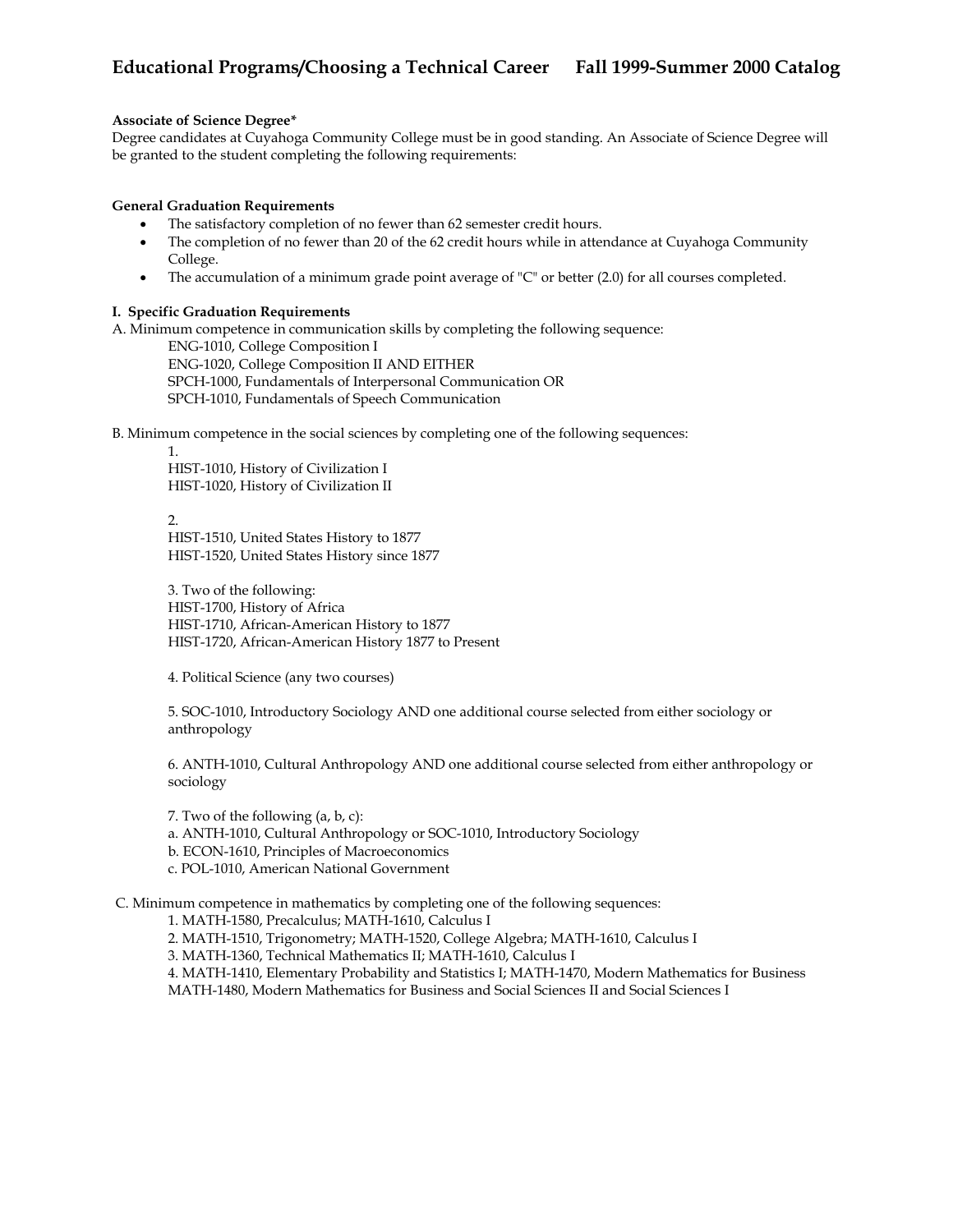#### **Associate of Science Degree\***

D. Minimum competency in the natural sciences by completing one of the following sequences:

1. BIO-1040/BIO-104L, The Cell and DNA/Laboratory; BIO-1050/BIO-105L, Human Biology/Laboratory 2. CHEM-1010, Introduction to Inorganic Chemistry; CHEM-1020, Introduction to Organic Chemistry and Biochemistry

- 3. PHYS-1210, College Physics I; PHYS-1220, College Physics II
- 4. Two of the following (a, b, c):
	- a. PSCI-1010/PSCI-101L, Astronomy/Laboratory
	- b. PSCI-1020/PSCI-102L, Chemistry/Laboratory
	- c. PSCI-1030/PSCI-103L, Earth/Laboratory
- 5. Any laboratory science sequence

E. Minimum competence in the humanities by completing any course in the humanities areas listed below:

Art Dance English (2000-level course) Foreign Languages Humanities Journalism and Mass Communications Music Philosophy Religious Studies Speech Communication Theater Arts

#### **II. Elective Graduation Requirements\*\***

Courses taken for Specific Graduation Requirements cannot count toward fulfilling Elective Graduation Requirements.

A. Humanities- No fewer than five (5) semester credit hours selected from the humanities areas listed below:

| Art                                | Music                |
|------------------------------------|----------------------|
| Dance                              | Philosophy           |
| English (2000-level course)        | Religious Studies    |
| Foreign Languages                  | Speech Communication |
| Humanities                         | <b>Theater Arts</b>  |
| Journalism and Mass Communications |                      |

B. Social Sciences- No fewer than four (4) semester credit hours selected from the areas of the social sciences listed below:

| Anthropology | <b>Political Science</b> |
|--------------|--------------------------|
| Economics    | Psychology               |
| Education    | Social Science           |
| Geography    | Sociology                |
| History      | Urban Studies            |

#### **III. Health and Physical Education Requirements**

Minimum competence in the health or physical education areas as verified by completing one of the following:

- A. HLTH-1100, Personal Health Education
- B. Two credit hours in physical education

#### **IV. Program Requirements\*\***

Satisfactory completion of the requirements of the Associate of Science Degree program chosen by the candidate.

 \* Six semester hours in English literature and composition, ten semester hours in Social and Behavioral Sciences, ten semester hours in Natural Sciences/Mathematics, and ten semester hours in Humanities must be fulfilled.

 \*\*No more than six credit hours of Special Topics courses may be applied toward fulfilling graduation requirements. Further, Special Topics course credits may be applied to the Elective and/or Program Graduation Requirements ONLY.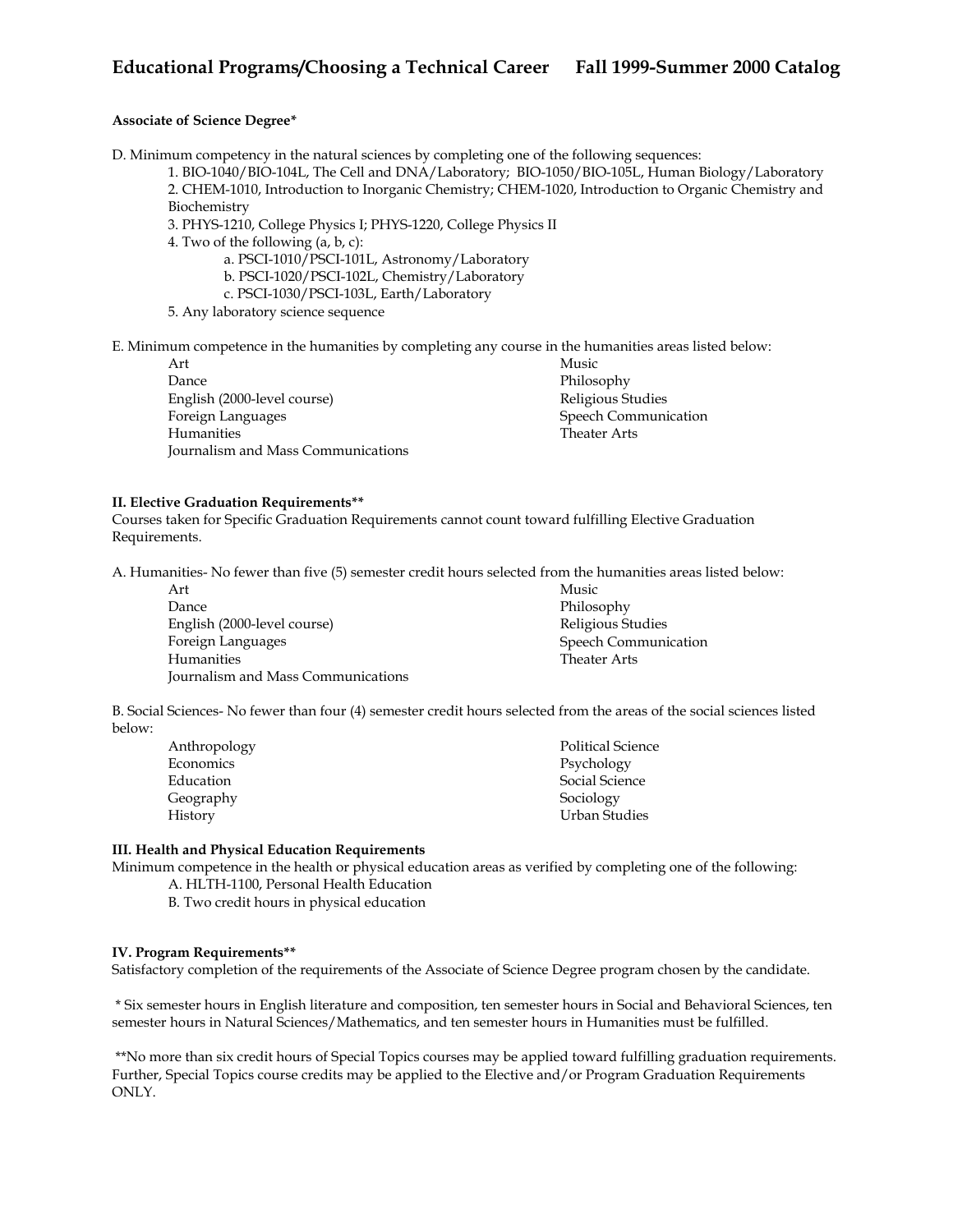## **Associate of Applied Business Degree**

Degree candidates at Cuyahoga Community College must be in good standing. An Associate of Applied Business Degree will be granted to the student completing the following requirements:

#### **General Graduation Requirements**

- The satisfactory completion of no fewer than 62 semester credit hours.
- The completion of no fewer than 20 of the 62 credit hours while in attendance at Cuyahoga Community College.
- The accumulation of a minimum grade point average of "C" or better (2.0) for all courses completed.

### **I. Specific Graduation Requirements**

1.

A. Minimum competence in communication skills by completing the following sequence:

ENG-1010, College Composition I AND EITHER ENG-1020, College Composition II OR SPCH-1000, Fundamentals of Interpersonal Communication OR SPCH-1010, Fundamentals of Speech Communication

B. Minimum competence in the social sciences by completing one of the following sequences:

SSCI 1030, Introduction to Social Science I SSCI 1040, Introduction to Social Science II

2. HIST 1010, History of Civilization I HIST 1020, History of Civilization II

3. HIST 1510, United States History to 1877 HIST 1520, United States History since 1877

4. Two of the following (a, b, c):

a.ANTH-1010, Cultural Anthropology or SOC-1010, Introductory Sociology

b. ECON-1610, Principles of Macroeconomics

c. POL-1010, American National Government

C. Minimum competence in mathematics by completing one of the following:

1. Successful completion of a three (3) semester credit hour mathematics course numbered 1060 or higher NOTE: MATH-1140 and 1800/2800 may not be used to satisfy this requirement 2. Achievement of 80 percent or higher on the Collegewide Mathematics Proficiency Examination

D. Minimum competency in the natural sciences by completing one of the following:

1. BIO-1040, The Cell and DNA

2. BIO-1050, Human Biology

3. Any science course

E. Minimum competence in the humanities as verified by completing any course in the Humanities areas listed below:

Art Dance English (2000-level course) Foreign Languages Humanities<sup>1</sup> Journalism and Mass Communications Music Philosophy Religious Studies Speech Communication Theater Arts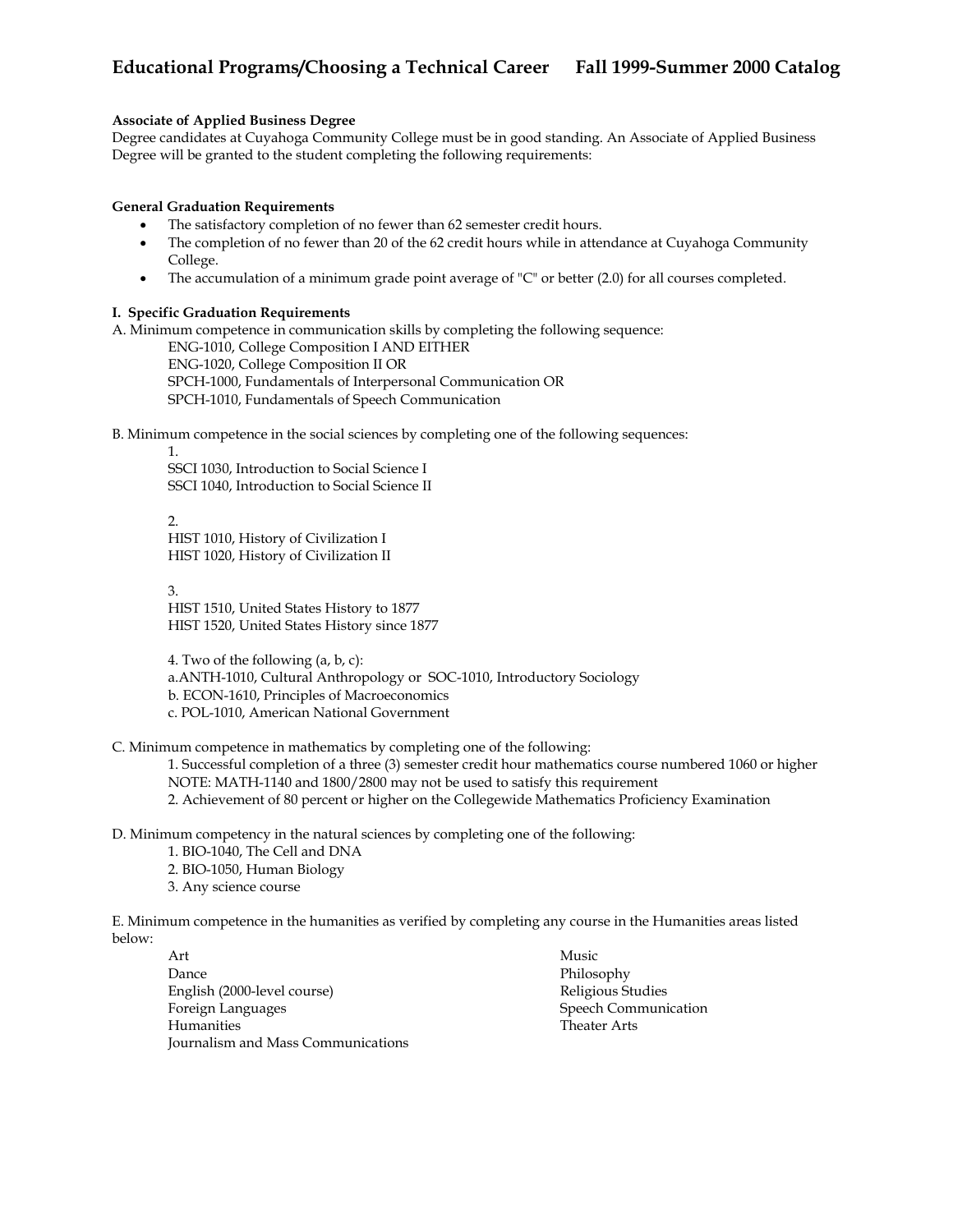## **Associate of Applied Business Degree**

#### **II. Elective Graduation Requirement\***

Completion of one course from any of the subject areas listed below. See specific program semester sequences for the choice of courses. Courses that have been used to complete any requirement listed under Specific Graduation Requirements cannot count toward fulfilling Elective Graduation Requirements.

| A. Social Science: |                          |
|--------------------|--------------------------|
| Anthropology       | <b>Political Science</b> |
| Economics          | Psychology               |
| Education          | Social Science           |
| Geography          | Sociology                |
| History            | Urban Studies            |
|                    |                          |

B. Humanities:

Art Dance English (2000-level course) Foreign Languages Humanities Journalism and Mass Communications

 C. Natural Sciences: Biology

Chemistry Earth Science Music Philosophy Religious Studies Speech Communication Theater Arts

Physical Science Physics

D. Mathematics

## **III. Health and Physical Education Requirements**

Minimum competence in the health or physical education areas as verified by completing one of the following:

 A. HLTH-1100, Personal Health Education B. Two credit hours in physical education

#### **IV. Program Requirements\***

Satisfactory completion of the requirements of the Associate of Applied Business Degree program chosen by the candidate. The program requirements are identified in the technical/occupational semester sequences.

 \*No more than six credit hours of Special Topics courses may be applied toward fulfilling graduation requirements. Further, Special Topics course credits may be applied to the Elective and/or Program Graduation Requirements ONLY.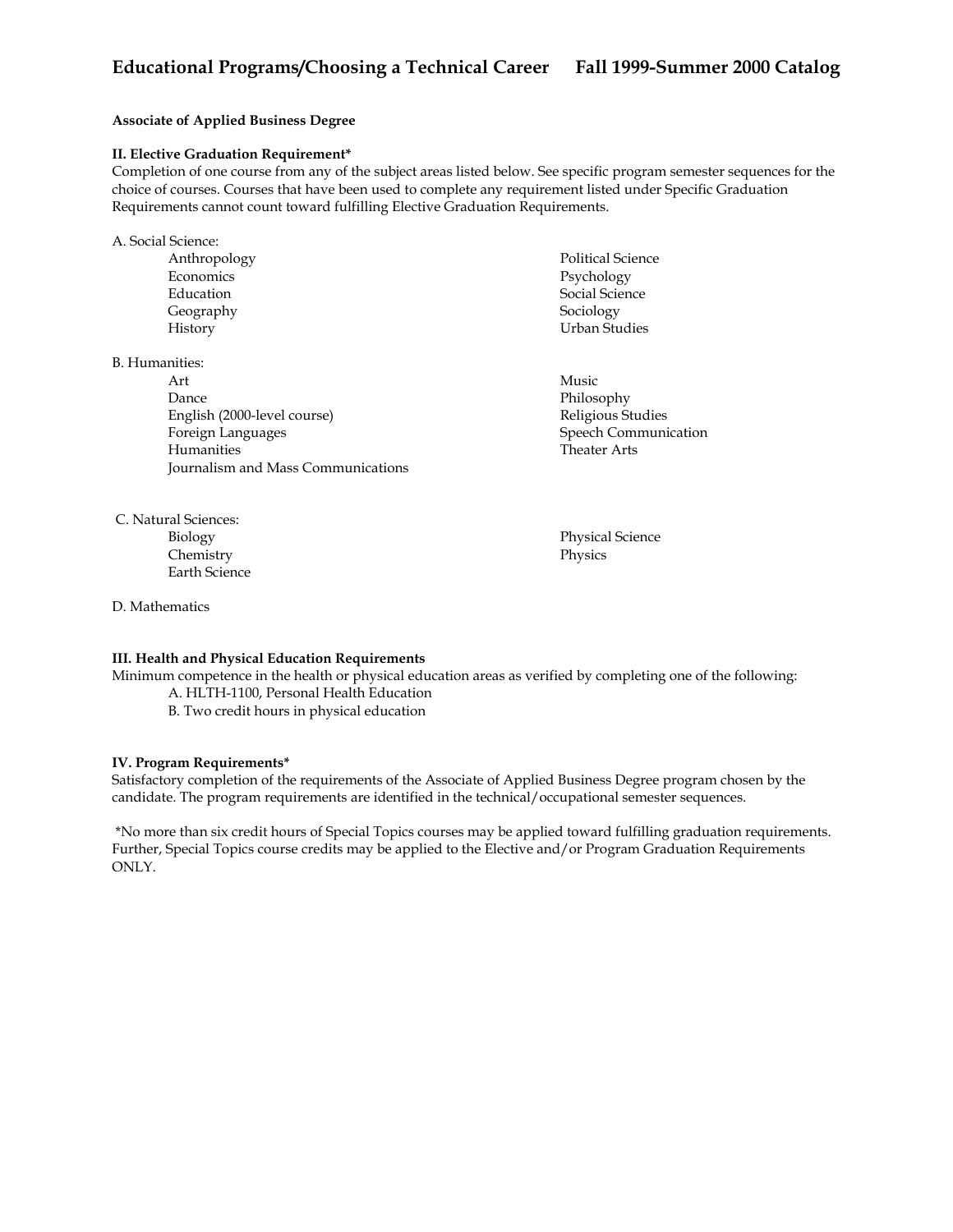## **Associate of Applied Science Degree**

Degree candidates at Cuyahoga Community College must be in good standing. An Associate of Applied Science Degree will be granted to the student completing the following requirements:

## **General Graduation Requirements**

- The satisfactory completion of no fewer than 62 semester credit hours.
- The completion of no fewer than 20 of the 62 credit hours while in attendance at Cuyahoga Community College.
- The accumulation of a minimum grade point average of "C" or better (2.0) for all courses completed.

#### **I. Specific Graduation Requirements**

A. Minimum competence in communication skills by completing the following sequence:

ENG-1010, College Composition I AND EITHER ENG-1020, College Composition II OR SPCH-1000, Fundamentals of Interpersonal Communication OR SPCH-1010, Fundamentals of Speech Communication

B. Minimum competence in the social sciences by completing one of the following sequences:

1. SSCI 1030, Introduction to Social Science I SSCI 1040, Introduction to Social Science II

2. HIST-1010, History of Civilization I HIST-1020, History of Civilization II

3. Two of the following (a, b, c):

a. ANTH-1010, Cultural Anthropology or SOC-1010, Introductory Sociology

b. ECON-1610, Principles of Macroeconomics

c. POL-1010, American National Government

4. PSY-1010, General Psychology AND PSY- any 2000-level psychology course

C. Minimum competence in mathematics by completing one of the following:

1. Successful completion of a mathematics course numbered above 1000

NOTE: MATH-1800/2800 may not be used to satisfy this requirement

2. Achievement of 80 percent or higher on the Collegewide Mathematics Proficiency Examination

D. Minimum competency in the natural sciences by completing one of the following lab sciences:

- 1. BIO-1040/BIO-104L, The Cell and DNA/Laboratory
- 2. BIO-1050/BIO-105L, Human Biology/Laboratory
- 3. Any laboratory science course

E. Minimum competence in the humanities as verified by completing any course in the humanities areas listed below:

Art Dance English (2000-level course) Foreign Languages Humanities Journalism and Mass Communications Music Philosophy Religious Studies Speech Communication Theater Arts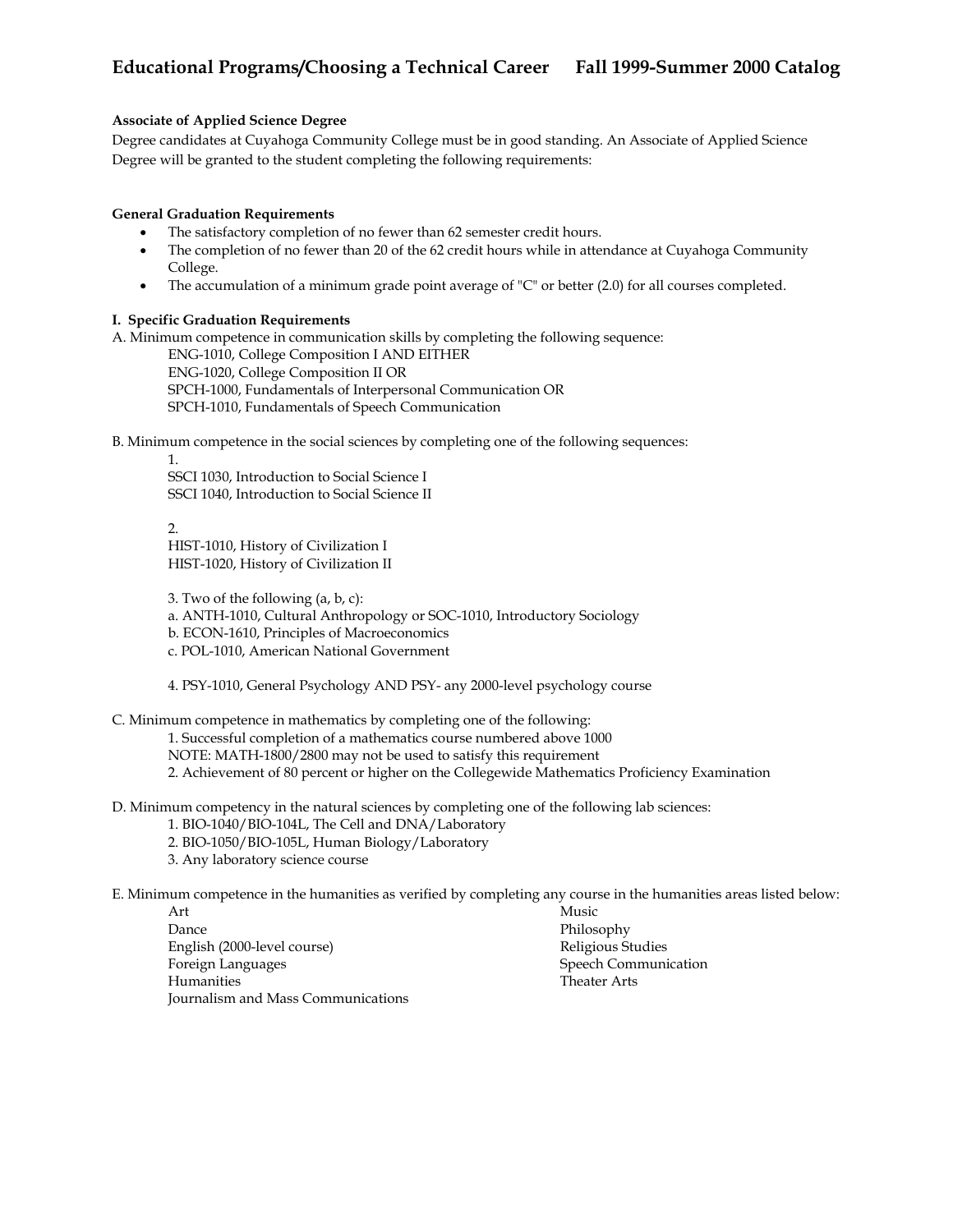## **Associate of Applied Science Degree**

#### **II. Elective Graduation Requirement\***

Completion of one course from any of the subject areas listed below. See specific program semester sequences for the choice of courses. Courses that have been used to complete any requirement listed under Specific Graduation Requirements cannot count toward fulfilling Elective Graduation Requirements.

A. Social Science: Anthropology **Economics** Education Geography History Political Science Psychology Social Science Sociology Urban Studies

B. Humanities:

Art Dance English (2000-level course) Foreign Languages Humanities Journalism and Mass Communications

C. Natural Sciences:

Biology Chemistry Earth Science

D. Mathematics

**III. Health and Physical Education Requirements** 

Minimum competence in the health or physical education areas as verified by completing one of the following: A. HLTH-1100, Personal Health Education

B. Two credit hours in physical education

#### **IV. Program Requirements\***

Satisfactory completion of the requirements of the Associate of Applied Science Degree program chosen by the candidate. The program requirements are identified in the technical/occupational semester sequences.

 \*No more than six credit hours of Special Topics courses may be applied toward fulfilling graduation requirements. Further, Special Topics course credits may be applied to the Elective and/or Program Graduation Requirements ONLY.

- 
- Music Philosophy Religious Studies Speech Communication Theater Arts

Physical Science Physics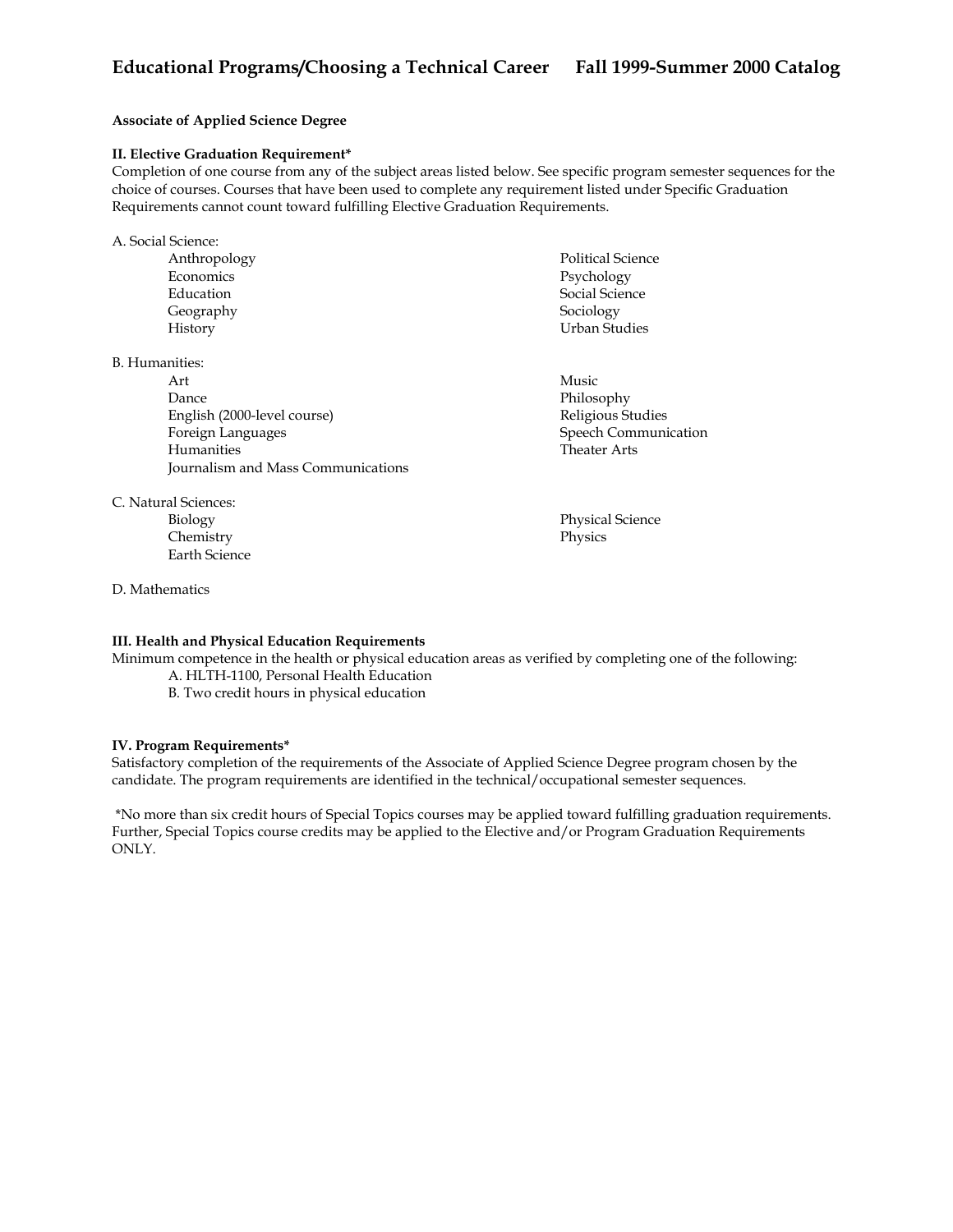## **Associate of Technical Study Degree**

The associate of technical study (ATS) degree allows students to combine courses from two or more technical programs to create a degree that focuses on a special career interest. Another ATS option is for students who have successfully completed a course of technical studies in a noncredit bearing post secondary institution that has an articulation agreement with the College. Based upon the articulation agreement, the student may receive up to 30 transfer credits towards an associate of technical study degree in the specific program identified in the agreements.

Cuyahoga Community College will grant an associate of technical study (ATS) degree to students in good standing upon completion of the following requirements:

### **General Graduation Requirements**

- The satisfactory completion of no fewer than 62 semester hours.
- The completion of no fewer than 20 of the 62 credits hours while in attendance at Cuyahoga Community College.
- A student is to attain a "C" (2.00) average for all work at the College.

### **I. Specific Graduation Requirements**

- Completion of an application for admission to the ATS program including an outline of specific course work to be taken in the intended area(s) of concentration. To ensure the consistency and relevancy of the course work proposed, a minimum of 20 semester hours of course work must be completed at Cuyahoga Community College after the ATS application has been approved.
- Completion of a minimum of 30 semester hours in technical studies. The completed credits must be clearly identifiable with a career objective and composed of a combination of technical courses drawn from two or more technical programs currently offered by the College. Credits may be awarded for completed training received by a student at other public, private, or proprietary post secondary institutions, post secondary vocational centers and schools conducted by business or industry assessed by Cuyahoga Community College as meeting its academic standards.
- Completion of a minimum of eight semester hours of Mathematics or Natural Sciences of which six must be related to, or supportive of, the technical component of the degree program. A minimum math proficiency demonstrated by successfully completing MATH-1160 Technical Mathematics I, or MATH-1200 Intermediate Algebra or higher (excluding MATH-1800/2800).
- Completion of a minimum of six semester hours of Communication Skills to include ENG-1010 College Composition I (3 semester hours), and an additional course selected from ENG-1020 College Composition II, SPCH-1000 Fundamentals of Interpersonal Communication or higher, any 2000-level English course or OADM-2010 Business Communications.
- Completion of a minimum of eight semester hours selected from the areas of the Social Sciences and Humanities with a minimum of two semester hours selected from each.
- Completion of HLTH-1100 Personal Health Education or two semester hours of Physical Education.

## **II. Elective Graduation Requirements**

Completion of a minimum of eight semester hours of course work that shall be related to the occupational objective of the student or the basic components to further develop technical competencies.

NOTE: Students must have an approved educational plan in order to be eligible for an ATS program. The process to gain approval begins with an appointment with a College counselor.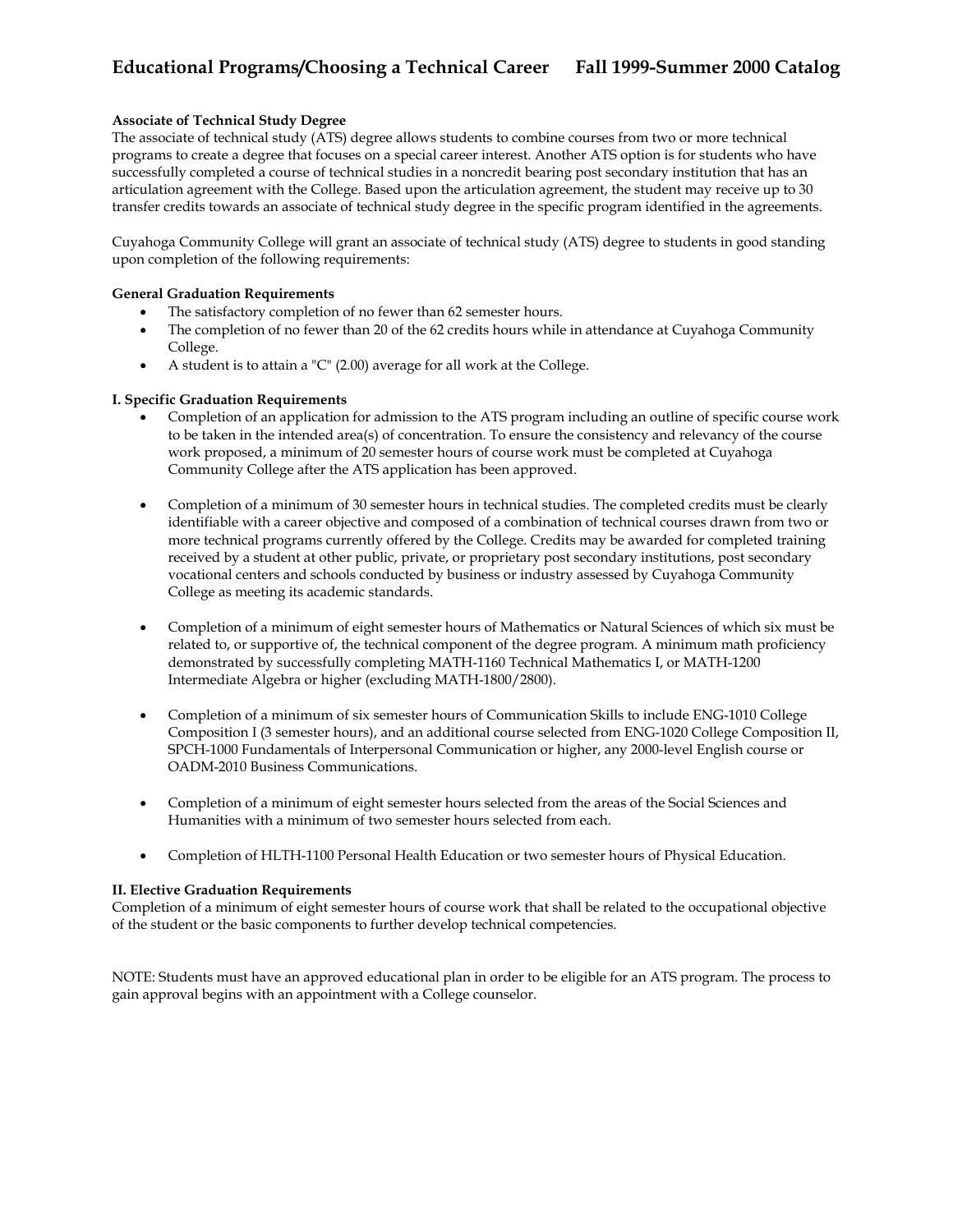### **One-Year Certificate of Proficiency**

The One-Year Certificate of Proficiency programs prepare the student for proficiency in an occupation field, after the student successfully completes a prescribed education program.

Each program that offers a Certificate of Proficiency is approved through the established College curriculum process and by the Board of Trustees. Requirements for the certificates are uniformly applied throughout the College; the issuing authority is the District President. Students must submit a Petition for Certificate form to the Office of Admissions and Records according to the graduation deadline dates published in Academic Calendar.

- A. Certificate candidates at Cuyahoga community college must be in good standing. A Certificate of Proficiency will be granted to the student completing the following requirements:
	- 1. The satisfactory completion of no fewer than 30 semester credit hours.
	- 2. The completion of no fewer than one half of the courses for the certificate while in attendance at Cuyahoga community college.
	- 3. The accumulation of a minimum grade point average of "C" or better (2.00) for all courses completed.
	- 4.
- B. Certificate Program Requirements:
	- 1. ENG-1010, College Composition
	- 2. At least one 1000 level Mathematics course as specified by the certificate program.
	- 3. Completion of all courses as identified in the one-year certificate program semester sequences.

#### **Post-Degree Professional Certificate**

The Post-Degree Professional Certificate is a short-term, high quality program of instruction for those students who have already completed an academic degree and are pursuing additional certification in professional and technical fields.

Each program, which offers a Post-Degree Professional Certificate, is approved through the established College curriculum process and the Board of Trustees. Requirements for these certificates are uniformly applied throughout the College; the issuing authority is the District President. Students must complete a Petition for Certificate form at the Office of Admissions and Records according t the graduation deadline dates published in the Academic Calendar. Post-Degree Professional Certificate will be granted to the student who has fulfilled the following requirements:

- Completed an associate degree or higher from a regionally accredited post secondary institution.
- The satisfactory completion of no fewer than 20 semester hours as identified in the specific post-degree professional certificate.
- The completion of fewer than one half of the courses for the post-degree professional certificate while in attendance at Cuyahoga Community College.
- The accumulation of a minimum grade point average of 2.50